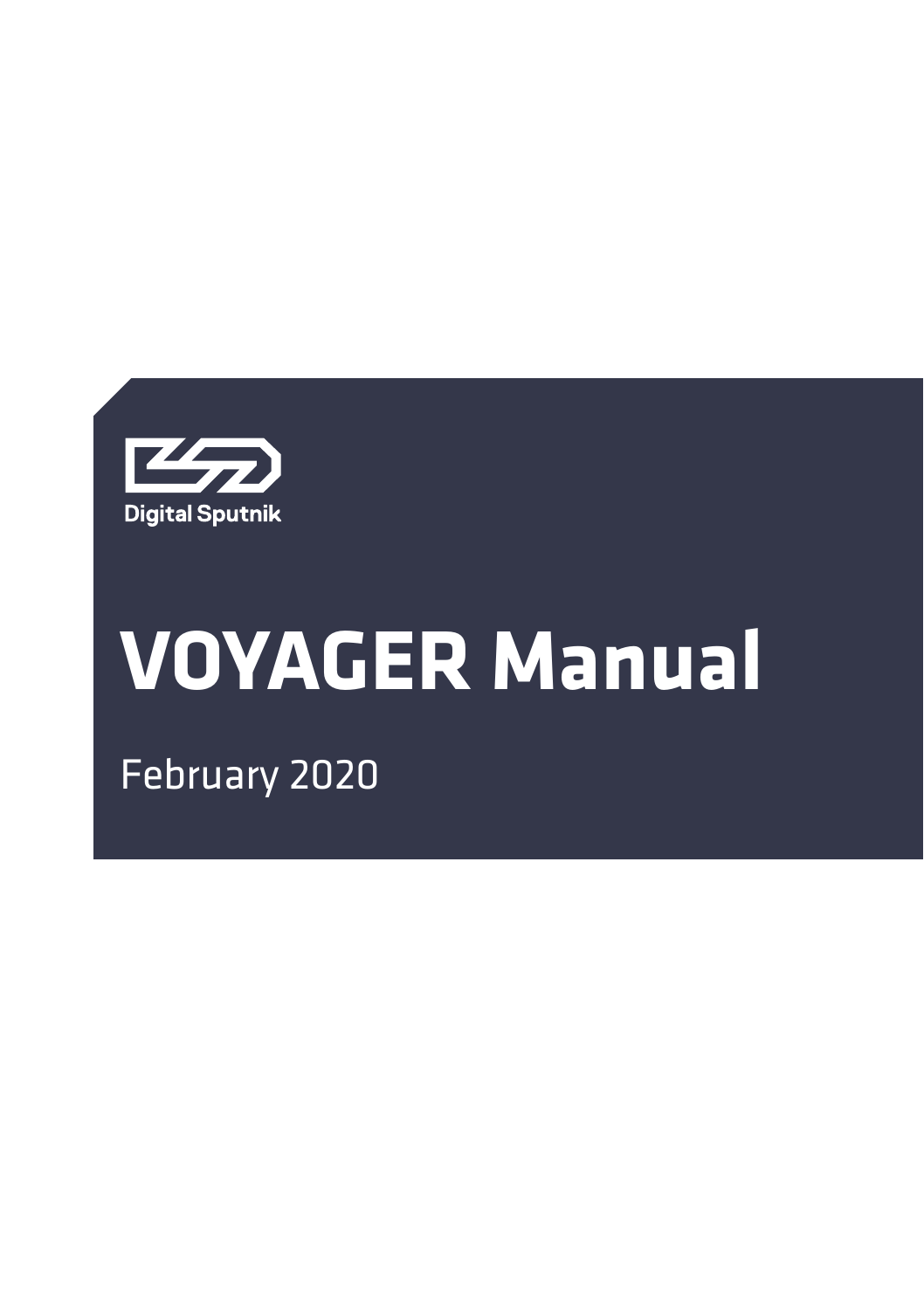

# **VOYAGER User Manual** 2<br>Table of Content 2

Table of Content

| <b>Voyager App</b>                            | $\overline{3}$ |
|-----------------------------------------------|----------------|
| <b>Technical specs</b>                        | 4              |
| What is in the Box:                           | 5              |
| Interface                                     | 6              |
| Charging/StandBy                              | 8              |
| <b>WiFi Control</b>                           | 9              |
| Client status via Bluetooth                   | 11             |
| WiFi restart                                  | 12             |
| Using Voyagers with Spout or Syphon streaming | 13             |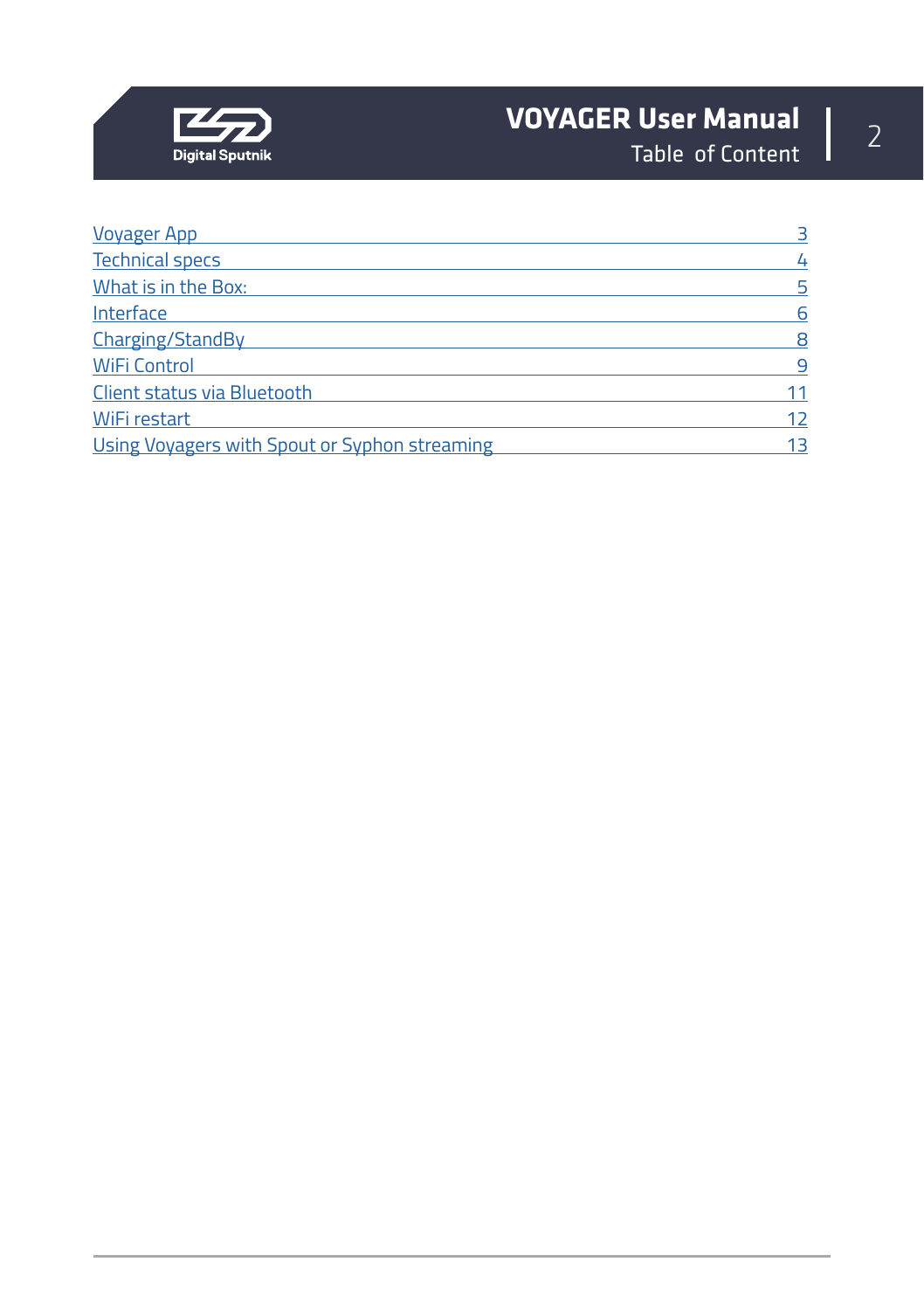<span id="page-2-0"></span>

**The Voyager Smart Light is a fixture combining light source, battery, and remote control into one. All that is required is a smartphone, tablet or computer to act as interface.**

# **Voyager App**

To control Voyagers, it is necessary to download the Voyager app available on Google Play Store, Apple App Store or **www.digitalsputnik.com**

Opening the latest release of the app will cause all connected Voyagers to update automatically.

This user manual covers features up to v2.2.41 Controller Software and 1.226 Lamp Firmware. Some functionality on earlier releases may not be available or may differ from what is presented.

Software updates are released on a semi-regular basis. We recommend updating to the latest available software version in order to get access to all features.



App link to Google Play Store



App link to Apple App Store



digital sputnik webpage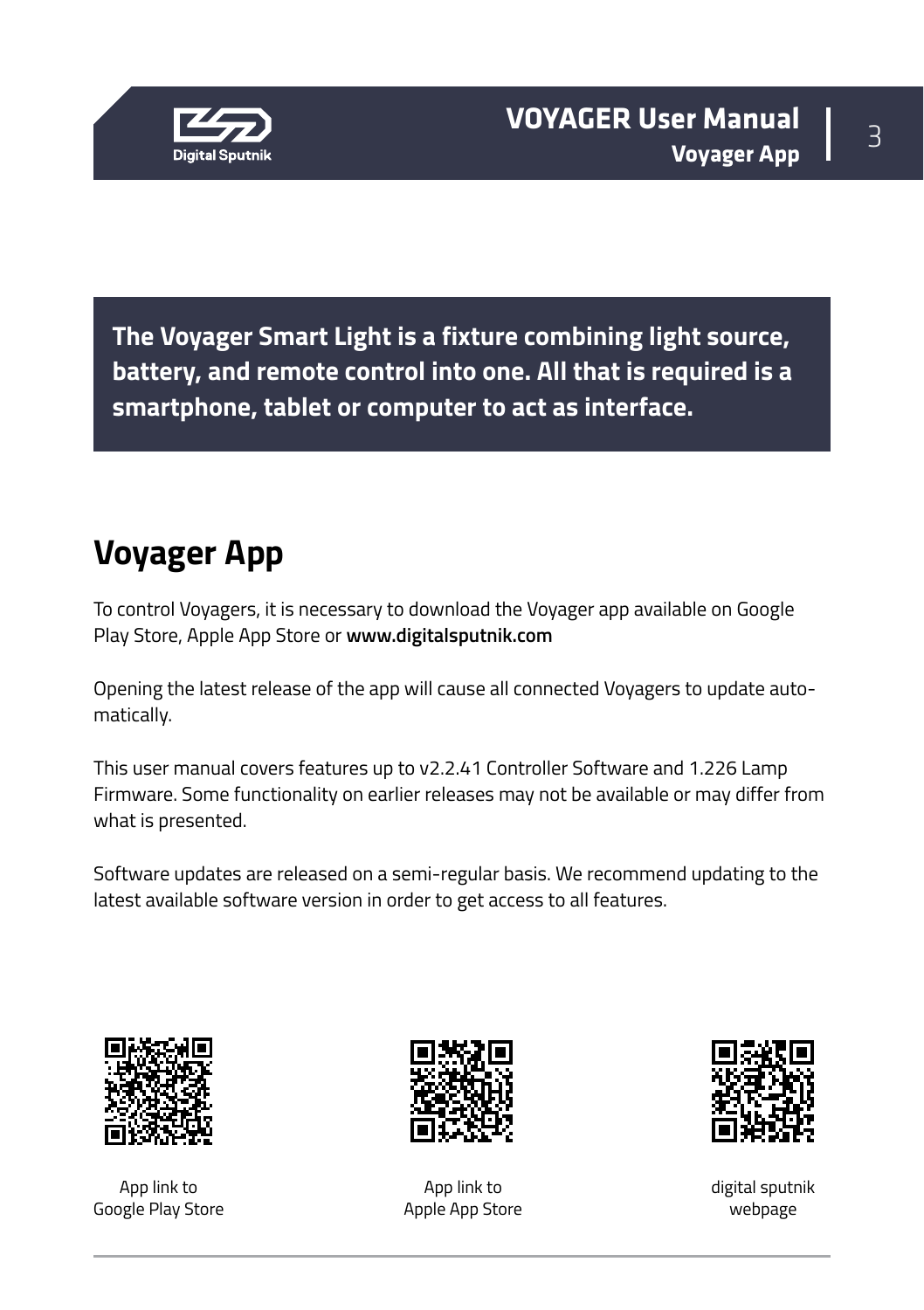<span id="page-3-0"></span>

#### <sup>4</sup> **VOYAGER User Manual Technical specs**

#### **Technical specs**

#### **4 ft.**

Dimensions: 1226x62x50mm (44"x 2.5"x 2") Resolution: 83 pixels Weight: 2.2kg (4.86lbs) Power draw: 40W Battery: 90Wh

#### **2 ft.**

Dimensions: 610x62x50mm (24"x 2.5"x 2") Resolution: 42 pixels Weight: 1.1kg (2.43lbs) Power draw: 20W Battery: 45Wh

Input on light: 19VDC 4.74A Input on charger: 100-240VAC 50/60Hz

#### **Voyagers are fully submersible down to 33ft/10m.\***

\*Since WiFi can not penetrate water, the unit will keep the last setting running, but communication will be disabled.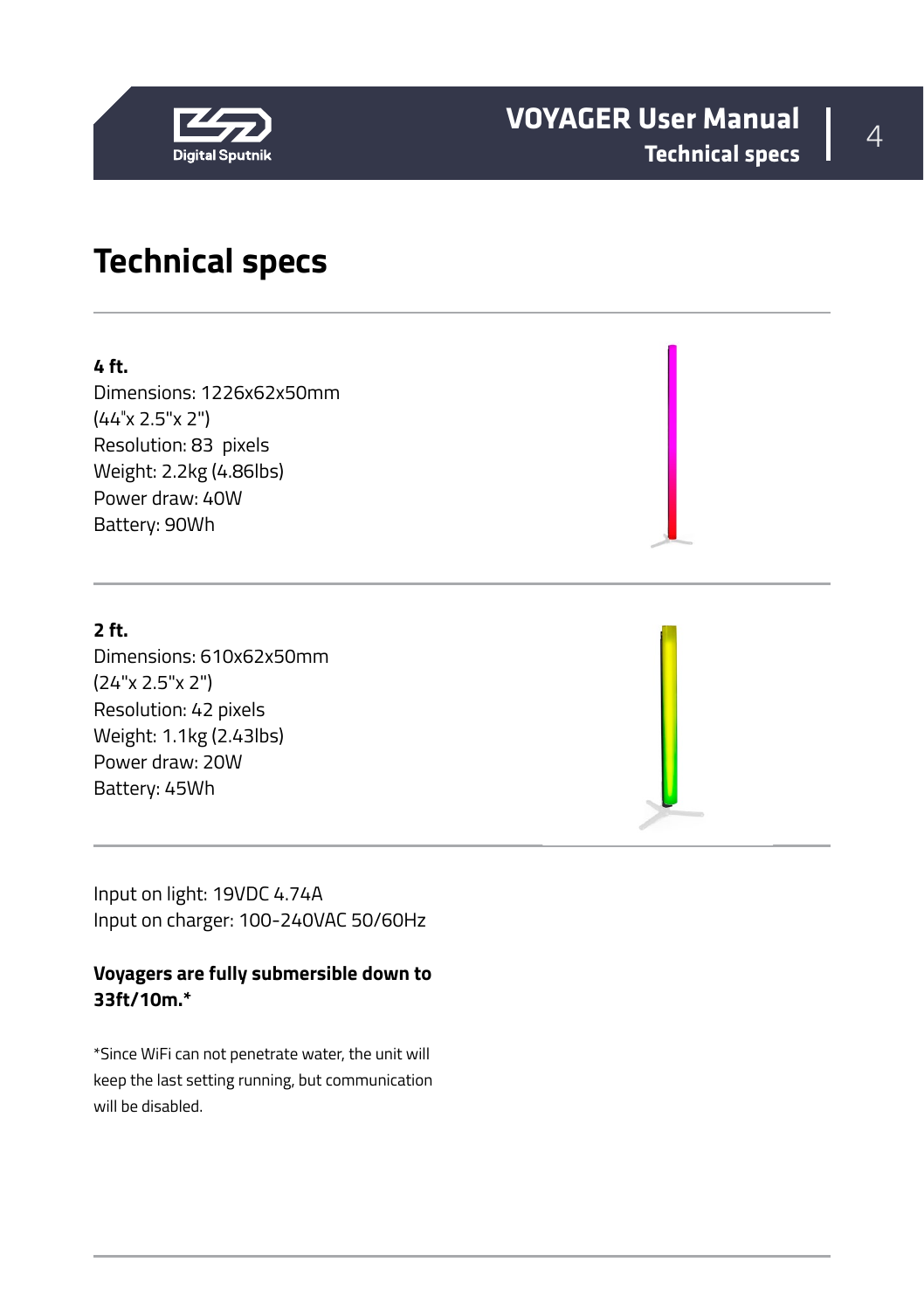<span id="page-4-0"></span>

#### <sup>5</sup> **VOYAGER User Manual What is in the Box**

## **What is in the Box:**

**2'/4' Voyager Light Tube** - The Complete All in one Light Tube System.

- The Voyager has a clear plastic diffusion sheath that comes off completely and has a lip inside the rim to hold cut diffusion.
- The provided diffusion sheath comes with a Rosco E400 ROLUX filter.
- Quick attach rail system on the back of the Voyager supports the DS Voyager Mount.

**DS Voyager Mount** - Claw type mount that can attach itself to the back of the Voyager. You can loosen or tighten the spring loaded latch by twisting the latches head. Mount supports 1/4 and 3/8 threading.

19.5V AC/DC Converter - The charging Brick that will charge the Voyager. It is also used to bring back Voyager to life after factory resets. It can charge and provide power to Voyagers allowing you to use the fixture and charge it at the same time.

**Power Cable** - 2m/6ft C13 IEC locking Power Cable US/EU





**Contract Contract Contract Contract Contract Contract Contract Contract Contract Contract Contract Contract Contract Contract Contract Contract Contract Contract Contract Contract Contract Contract Contract Contract Contr** 

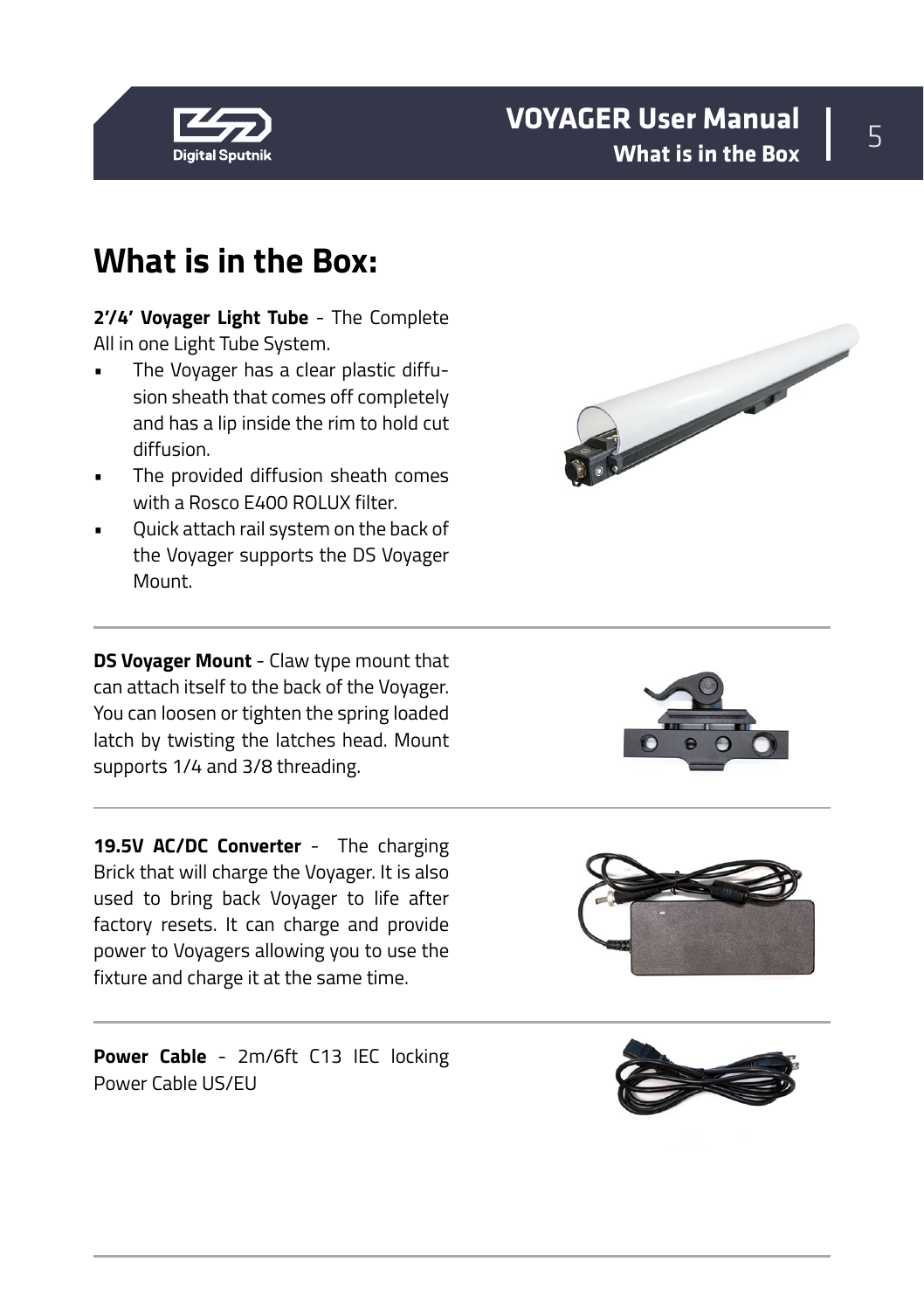<span id="page-5-0"></span>

#### <sup>6</sup> **VOYAGER User Manual Interface**





**When booting unit ON for the first time after unboxing, the unit must be connected to the power adapter\*.** 

\* All units are delivered in shelf mode to extend battery life. If you plan to store your units for longer periods of time, or to prepare them for air travel, hold down both Power and WiFi Program buttons while the Voyager is ON for 10 seconds to fully shut down and enter the Voyager into Shelf Mode. This is also the factory reset procedure. The unit must be connected to its adapter to be powered back on.

**To power the unit ON/OFF,** hold the power button for 3 seconds.

When turning your Voyager ON, The Power Status LED (1st LED) will turn GREEN for 1 second to indicate the Voyager is powering ON.

When turning your Voyager to OFF, The Power Status LED (1st LED) will turn RED for 1 second to indicate the Voyager is now OFF. (OFF is not Complete OFF, but a power save mode that turns off WiFi and all LEDs.)

#### **It will take about 40 seconds until Voyager is booted and ready for use.**

Holding the Power Button for less than 2 seconds will indicate the unit's Charge, Power and Wifi status:\*

The overall amount of LEDs coming on will indicate the remaining battery life.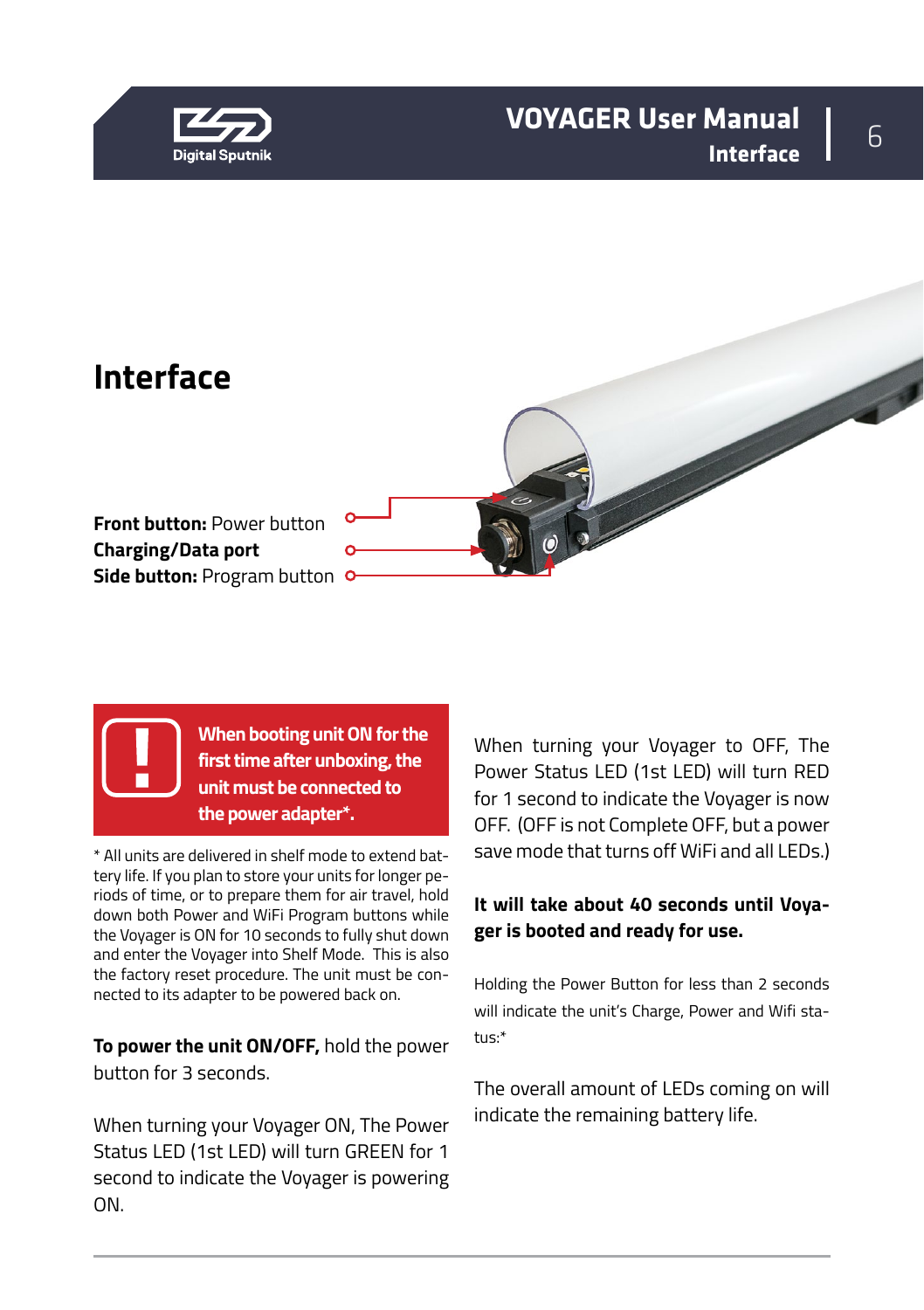

#### <sup>7</sup> **VOYAGER User Manual Interface**

#### **1st LED: Power Mode**

- **Green:** Voyager is ON and fully booted. **Blue:** Voyager is booting (takes about 40 seconds). **Red:** Voyager is OFF.
- **Yellow:** Voyager is charging/StandBy.
- **No Light:**Voyager is complete OFF due to battery being dead or in SHELF MODE

**3rd LED:** WiFi Modes (please see the WiFi Control section below for more detailed information)

- **Yellow:** Access Point or Master (default mode). Unit is creating its own WiFi network, and can be connected to a remote device.
- **Red:** Unit is a client and cannot automatically find a network to connect to or has connection problems.
- **Green:** Unit is a Client and is connected to a network.
- **Blue:** Router. The SSID (Network name) has been given an \_M at the end (i.e. DS0262XXXXXXXX M). Other Voyager fixtures set to Client will connect automatically to this fixture.

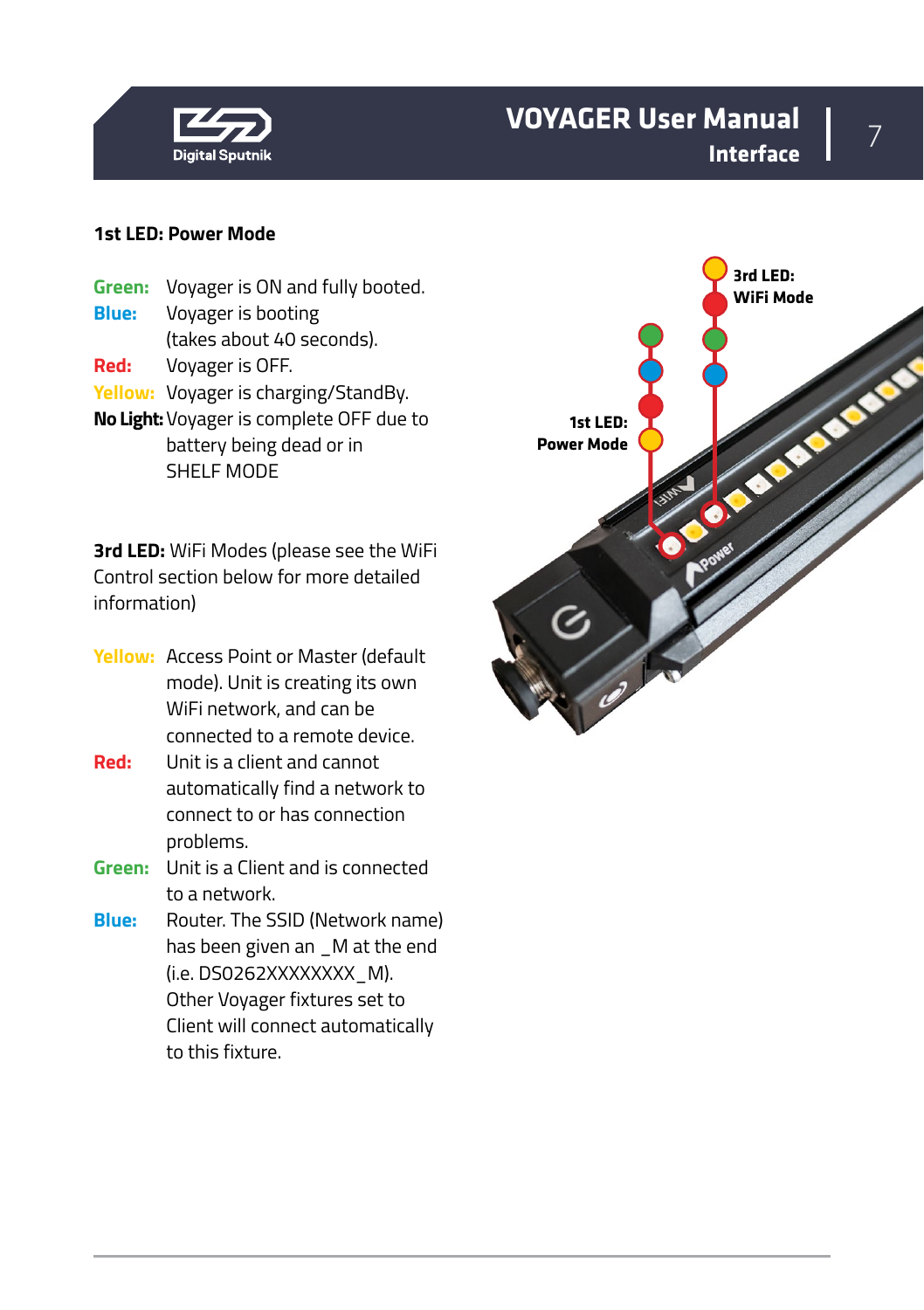<span id="page-7-0"></span>

# **Charging / StandBy**

A Voyager can be charged while being actively used.

Plugging a powered-off Voyager to a charger will cause it to start charging and enter standby mode.

The StandBy mode is indicated by a yellow first diode when checking the Voyager's status.

A Voyager in StandBy mode will be fully active (including WIFi module and animation engine), with the exception of the light output being turned down. This feature enables instantaneous bootup from its charging state.

The Voyager's built-in battery will last 2 hours and 30 mins on white color and 6 hours on full primary colors all at full intensity.

 \*To boot from StandBy hold down the power button for 3 seconds to turn ON.

 \*Switching Voyager OFF while charging, will put the unit into StandBy mode.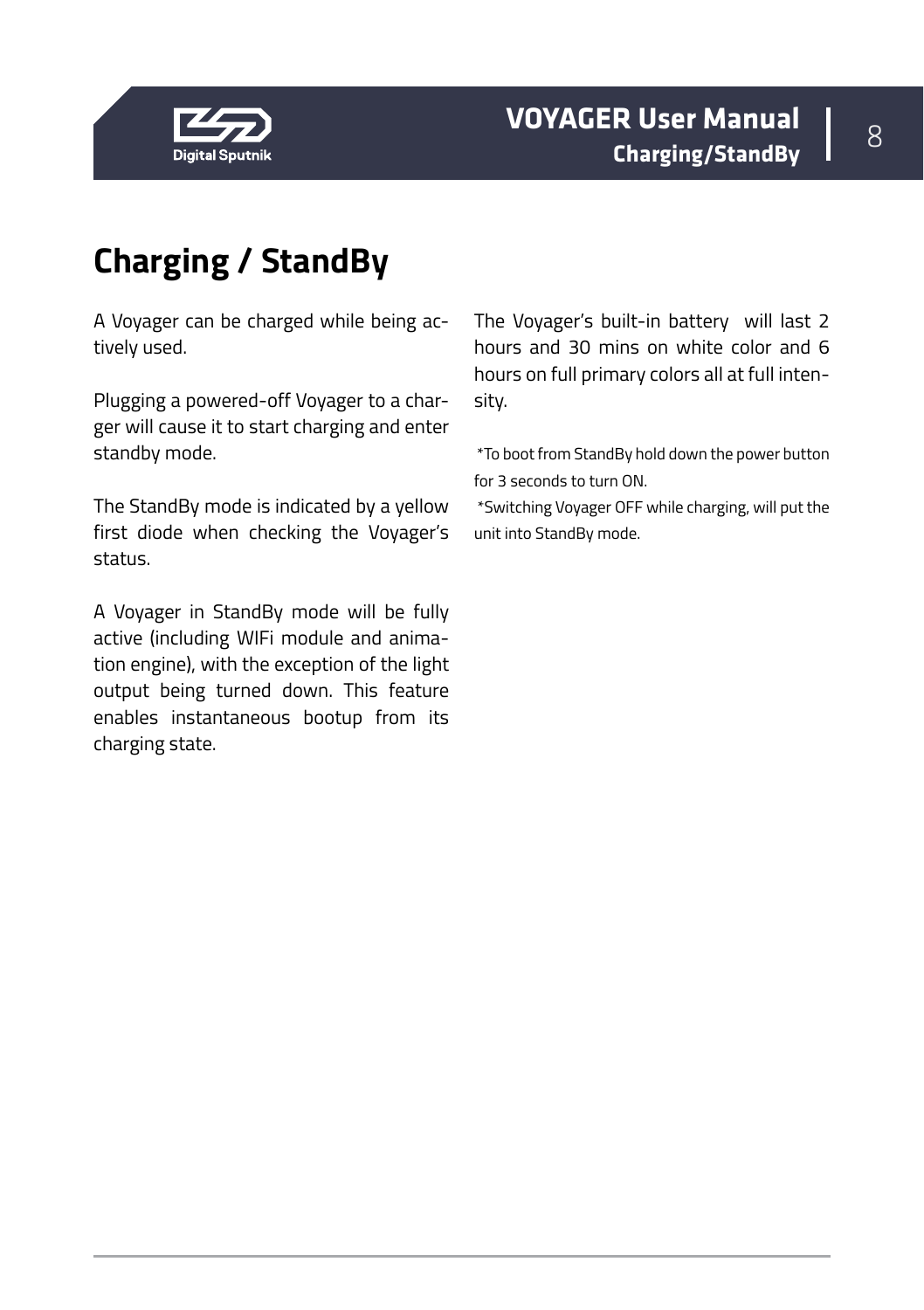<span id="page-8-0"></span>



## **WiFi Control**

To toggle between WiFi modes, use the program button (side button).

Pressing the WiFi program button (side button) for 4 seconds or until the 3rd Status LED turn **Magenta** will cause the Voyager to toggle between **Master, Client and Router** modes.

Modes will always cycle in this order: MASTER > CLIENT > ROUTER.

> **The unit must first be allowed to fully boot in order to toggle between WiFi modes.**

**When using a single Voyager,** make sure the unit is in AP mode - identifiable by a Yellow third diode when briefly pressing the power button. Open the available network list on your remote device and find your Voyager. The SSID (Network name) of the Voyager is its serial number (DS026XXXXXXXXXX). **Use the password dsputnik for connecting.**

Then, open the Voyager app, and your lamp will automatically be added to the Workspace.

**When using 2 to 9 units ( recommended maximum is 5 units).** Choose any Voyager, and set it to Router mode - identifiable by a Blue third diode when briefly pressing

the power button. The WiFi mode of other unit/units must be set to Client mode. Client Voyagers will automatically search for and connect to a Router Voyager.

When briefly pressing the power button on client Voyagers, the third diode will be Green when connection has been established or Red if still connecting or if there is a problem with the connection.

Connect to a Router Voyager. This Voyager will appear on your device's available network list with an \_M at the end of its SSID i.e. DS026XXXXXXXXXX\_M. **The password will be: dsputnik**

Connect to a Router Voyager. This Voyager will appear on your device's available network list with an \_M at the end of its SSID i.e. DS026XXXXXXXXXX\_M. T**he password will be: dsputnik**

Open the Voyager app. Press "Add Lamps" to add client Voyagers to the scene.

**Never create more than one Router Voyager.** 

**Default Voyager password is: dsputnik**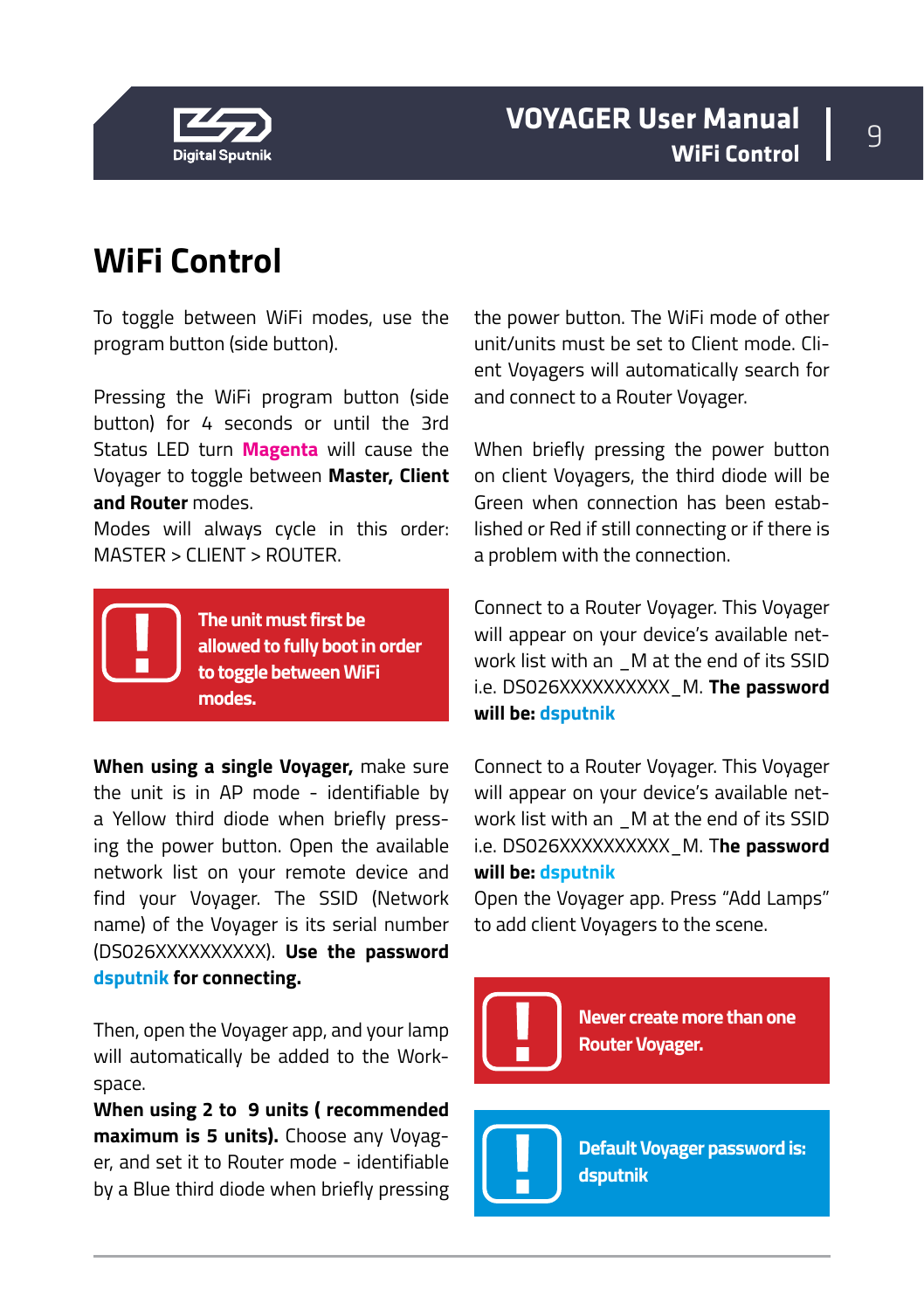

**When working with more than 9 Voyagers,** you will need to connect to them using an external router. A Voyager in Router Mode has a max CLIENT capacity of 10 ( 9 Voyagers and 1 Control Device ). For that, all Voyagers must be connected to the external router network. This can be achieved using the Voyager App.

In the Setup button > Lamp Settings > \*Select lamp/lamps\* to be made into clients > WiFi Setup > Choose Client Mode.

The left menu box will slide into view, from here you can choose any visible network and set the password for the selected network. Press SET to finalize and load the network settings to the selected Voyager Tubes.

Then, connect your device to the same router. Open the Voyager app and press "Add Lamps" to add Voyagers to the Workspace.

Voyagers WiFi supports 2.4Ghz and 5Ghz networks.

**We have tested using Voyagers with Ubiquity, Linksys AC1900 and WRT32 routers and can recommend using those routers for smooth operation of the Voyagers. More tests will follow over time.**

\*This action does not require to connect each Voyager individually. It is recommended to turn Voyagers into Clients (up to 9) using the previous method.

You can also customize your router's SSID to follow the naming convention of a Router Voyager. If you name your router's network as DS026XXXXXXXXXX M, all Voyagers set to Client mode will automatically connect to that network.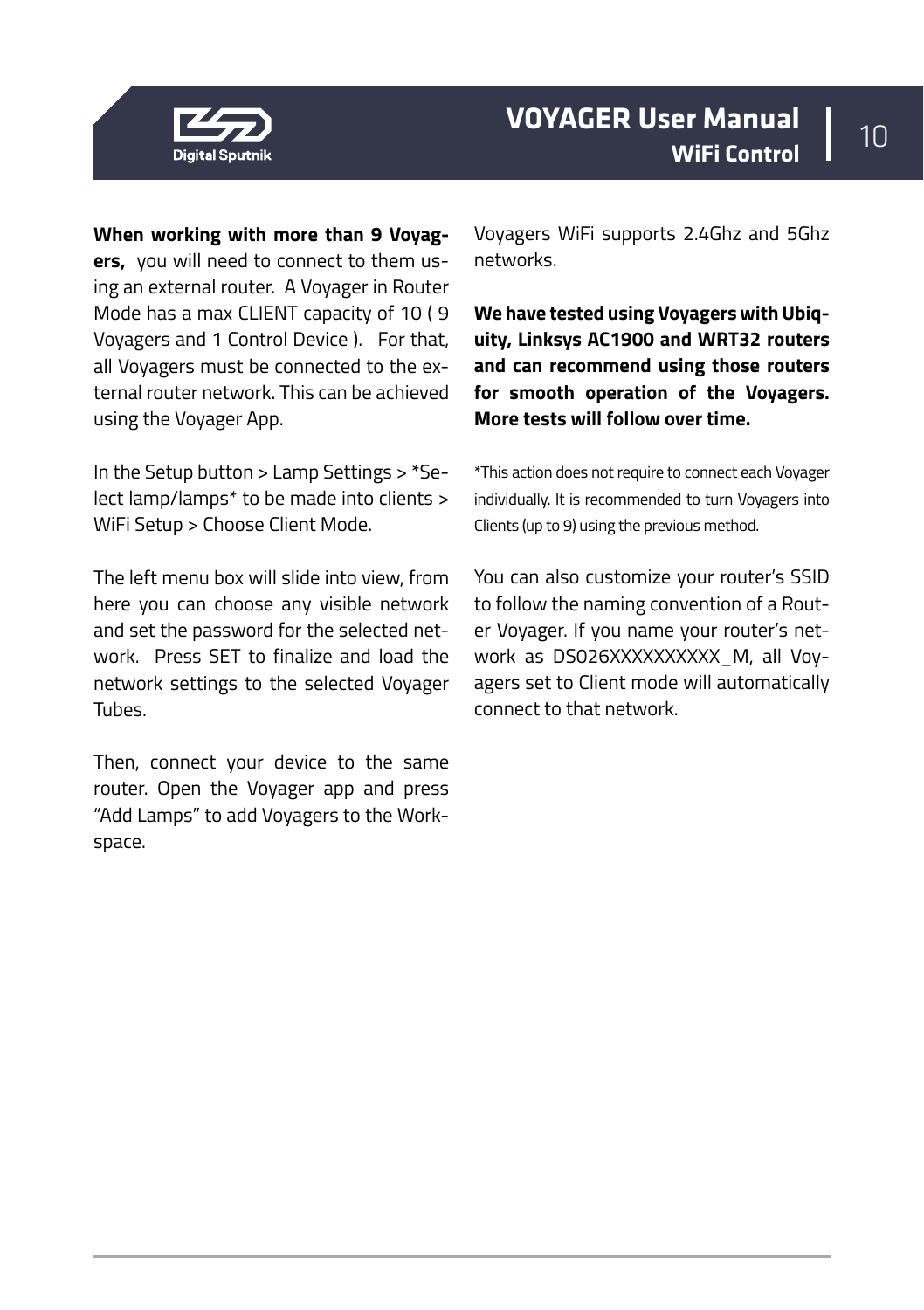<span id="page-10-0"></span>

# **Client status via Bluetooth**

It is also possible to verify a Voyagers WiFi connection when in "Client" mode via Bluetooth. For this, open your device's Bluetooth list and lamps in client mode will show up:

Lamps SSID (DS026XXXXXXXXXXX)-> Connected SSID (VoyagerRouter)

If there is an issue with the password, it will show "!WrongPass" at the end of the connected SSID and if there is no WiFi to connect to, it will show "SSID".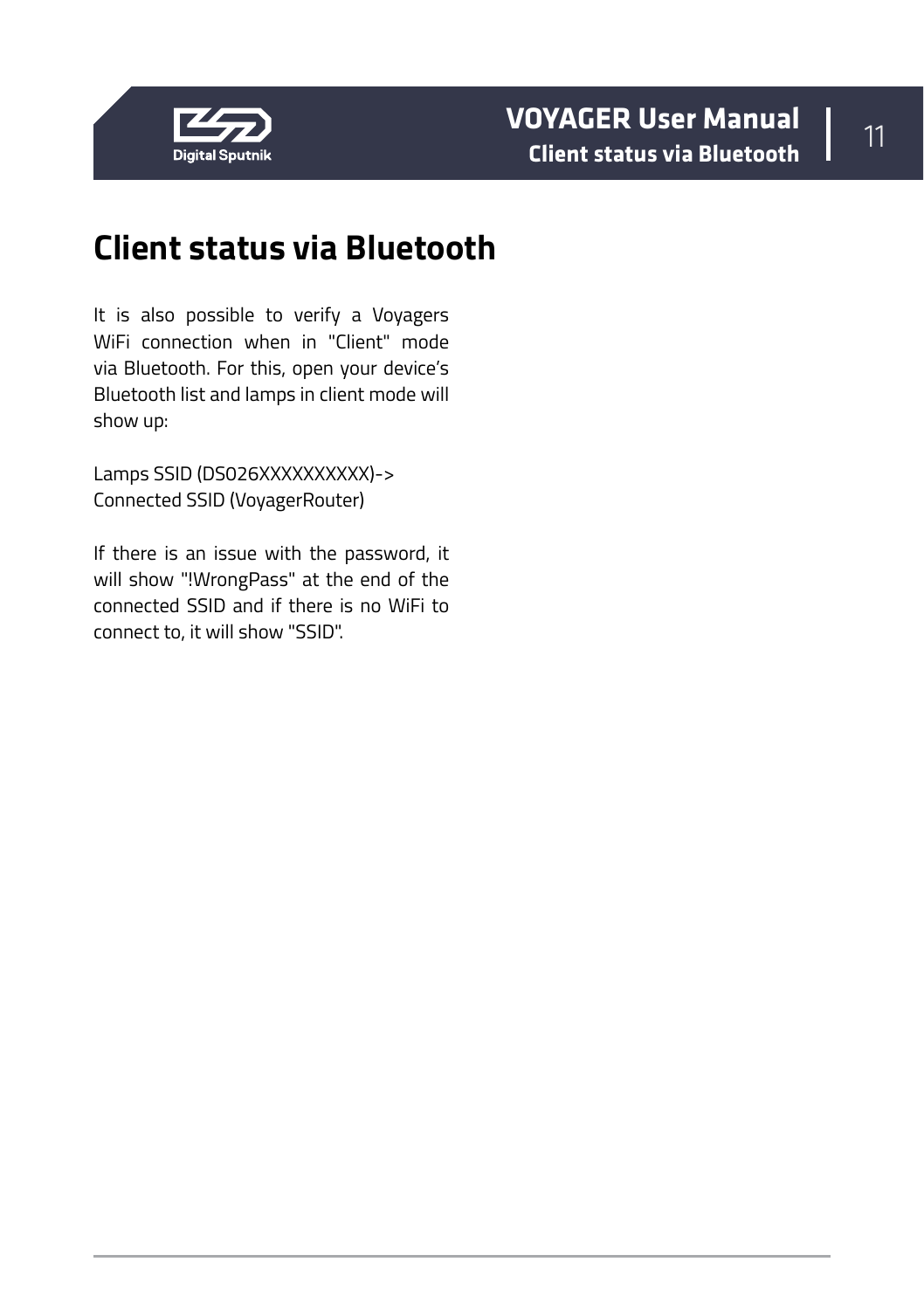<span id="page-11-0"></span>

# **WiFi restart**

It is recommended to be performed when encountering errors in communication. To perform a WiFi restart, press the side button for +/- 10 seconds. The 3rd diode becoming white will indicate the WiFi restart has been registered.

**Only a WiFi reset will restore the default communication settings:**

**Wifi mode:** Access Point **SSID (Wifi name):** Voyagers serial number (DS0262XXXXXXXXXX) **Password:** dsputnik

**Factory Reset/Shelf Mode:** If encountering problems with a Voyager's responsiveness, a recommended step is to perform a factory reset by holding down both buttons for +/- 10 seconds. It is the same procedure as for setting a Voyager to shelf mode if preparing it for storage or travel.

The Voyager must be connected to its power adapter to boot on after a factory reset.

**Factory reset will also alter WiFi settings.**